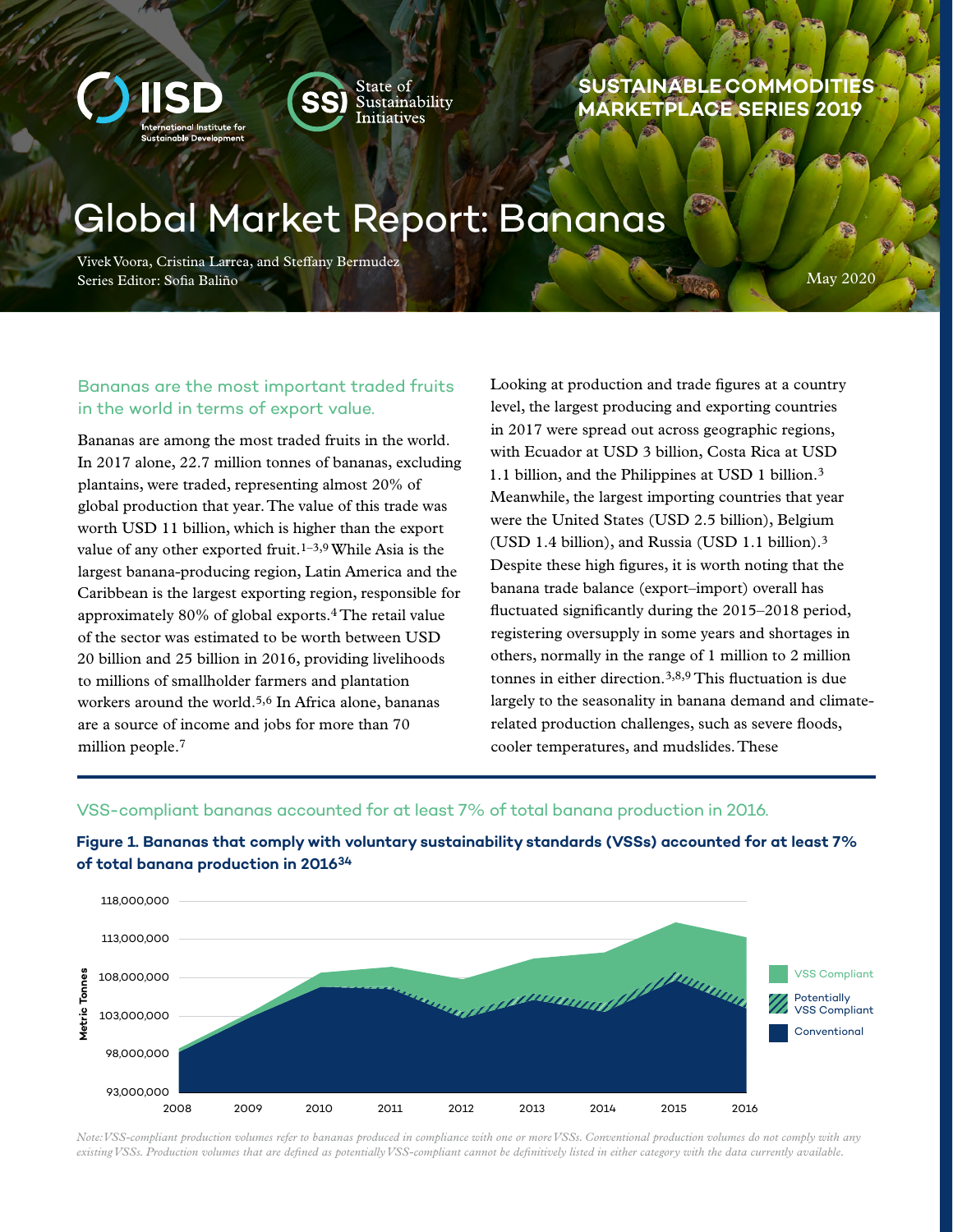# How many tonnes of bananas are certified by each standard?

## **Figure 2. VSS-compliant banana production volumes in 201634\***



*\* Production data for Global G.A.P. certification was not available when writing the report. The scheme reported a total of 252,602 hectares of land harvested certified globally in 2016, which represented the largest VSS-certified banana area in 2016.*

weather-related events and trends have affected some of the largest exporting countries in Latin America and the Caribbean, such as Colombia, Costa Rica, Guatemala, and Honduras  $10-12$ 

Aside from these developments, the spread of the recently emerged Tropical Race 4 strain of the fungal disease Fusarium wilt in banana plantations is also threatening production volumes in the main growing regions and remains a situation to monitor closely.13,14 Despite these production challenges, the Food and Agriculture Organization of the United Nations estimates that banana exports will overtake imports in 2019 due to the expansion of production capacities in certain countries, including Ecuador, Panama, and the Philippines.48

Bananas are largely consumed domestically in producing countries, where they provide a substantial source of nutrition and food security for more than 400 million people.6 They are the staple food for millions of people and are considered the world's preferred fruit, given that they provide an affordable source of energy, vitamins, and potassium.15–17 They are also a major export product; the Cavendish variety is the most commercialized type of banana, proving to be better

suited to international trade than other varieties since it is more resistant to physical shocks in transport. Indeed, the particular transport challenges involving bananas are important to consider; their perishability means that bananas must be packed in boxes for export, shipped in refrigerated containers, and artificially ripened with ethylene before being transported to retailers and wholesalers.18 These steps, while important for trading bananas, contribute to greenhouse gas emissions.

The increased uptake of voluntary sustainability standards (VSSs) in the banana sector is another important development to watch, especially given the pace of this uptake in recent years. In 2016, 7% of banana production was VSS-compliant—a notable development given that these standards were almost nonexistent in the sector about a decade ago.<sup>34</sup> That same year, 1% of production was potentially VSScompliant, while conventional banana production accounted for 92% of the market.

Looking at future projections, the market advisory firm Mordor Intelligence predicts that the sector will experience a compound annual growth rate (CAGR) of 1.21% in consumption from 2019 to 2024, reaching a global consumption volume of 136 million tonnes by 2025, compared to 116.2 million tonnes in 2017.19, 20 This projected growth is primarily driven by increasing demand in producing countries, particularly in the Asia-Pacific region, which currently accounts for 61% of global consumption, led by India, China, and the Philippines.16,20 This growth in projected demand will be underpinned by population growth in developing countries, the availability of domestically grown bananas, improvements in per capita incomes, and associated shifts in diets related to health benefits and awareness.16,20 The consumption of local bananas in many African countries is also notable, such as in Uganda, Rwanda, and Cameroon. In those countries, per capita consumption can reach over 200 kg per year, especially in rural areas where the tropical fruit can provide up to 25% of a person's daily caloric intake.16,21 Bananas are also becoming increasingly popular in Europe and North America, with consumers increasingly looking for healthier options, such as bananas and other tropical fruits, to replace products containing refined sugar.4,16

Despite the predicted increase in demand, the banana sector faces important supply challenges that need to be addressed to meet this estimated market growth.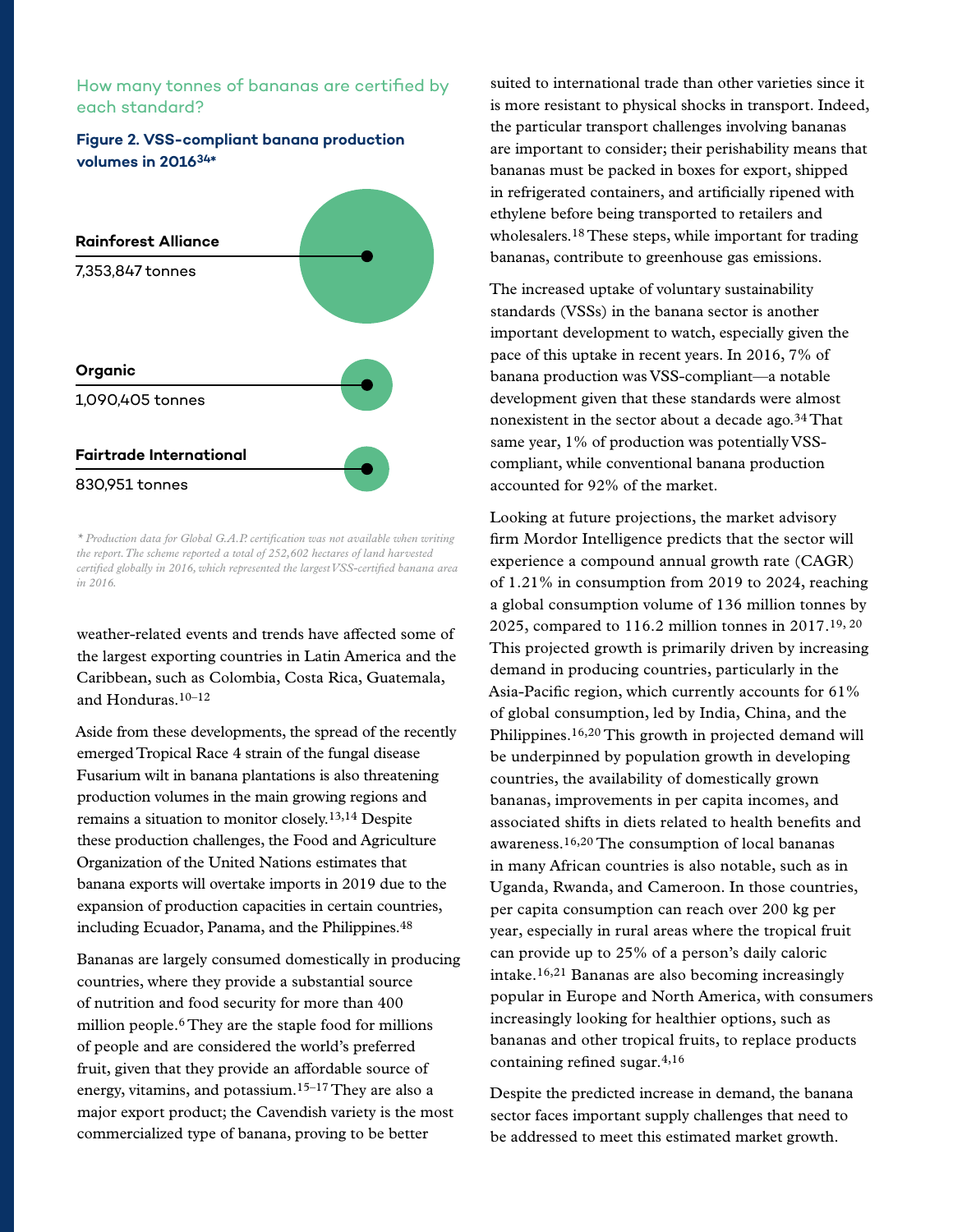Moreover, some of these problems also affect farmer livelihoods, which is an essential consideration. Producing bananas has become a race to the bottom, and establishing a living wage for banana farmers and workers is both urgent and crucial.18,22 Farm gate prices, which is the price paid to the farmer at the farm and does not consider transport cost to the point of export, have remained mostly unchanged over the past decades, while the prices for raw material inputs have fluctuated, putting significant pressure on farmer revenues.16,27 According to the United Kingdom-based non-profit Banana Link, "[on] average, workers only earn between 5 and 9 per cent of the total value of bananas, while retailers manage to capture between 36 and 43 per cent."23 An additional USD 1.20 per 18.14 kg banana box, which retails for a loss at USD 14 per box, could provide producers and workers with better wages to alleviate poverty while having little impact on consumers.22,24–26

The wage situation reflects the sector's control by a few large multinational companies and retailers, which strive to provide customers with lower prices. $2,6,27$ These companies, which include Del Monte, Fyffe's, Dole, and Chiquita, control entire supply chains and have little need for advertising, making price the main competitive factor for capturing market share.27 Another factor affecting market prices is the move in recent years by large supermarket chains in the United States and Europe to purchase bananas directly from small wholesalers or growers. This trend also reflects the fierce competition between retailers, particularly in European countries such as Germany and the United Kingdom, who are cutting banana prices to attract customers, even though the low prices affect farmers, workers, and, eventually, the entire economy of producing countries.28

Some countries are taking policy action to address low farm gate prices and provide greater certainty to farmers. For example, the Government of Ecuador, the leading banana exporting country, annually establishes minimum reference farm gate and Free On Board (FOB) prices for a box of bananas, which accounted in 2018 for USD 6.2 per 41.5–43-pound box and USD 8.01 per box, respectively.29 FOB price is the price paid for a box of bananas at the point of export before it is shipped to importing countries. This price covers the price paid to the farmer plus export costs. While the intervention of the government aims to guarantee a decent price for farmers, some exporters argue that, by setting these reference prices, Ecuador loses

## **LIVELIHOODS**

400 million people consume bananas as a source of nutrition and food security.

70 million people generate revenue from bananas in Africa.

competitiveness against other countries with lower prices, thus influencing the total volume of bananas exported.49 Clearly, efforts are needed from the industry as a whole, especially in main producing countries, for consistent intervention to raise the bar of the price paid to the farmer across the board.

The banana sector is also facing a race against time, as resistant varieties are being sought to combat Fusarium wilt, which wiped out the Gros Michel variety in the 1960s and is now threatening the Cavendish with its new Tropical Race 4 strain. As noted previously, the latter is the main variety of banana cultivated and exported worldwide, accounting for around 47% of global production.2,16,19,30 A genetically modified Cavendish resistant to the Tropical Race 4 strain has recently been discovered, though questions remain over the cost of implementation and concerns in many quarters over the long-term effects of genetically modified crops.<sup>14,19,30</sup> Besides this ominous prospect, the sector still faces other challenges to sustainable production, such as the impacts of climate change on crop yields; excessive pesticide use, which can pollute freshwater sources used in banana cultivation; and labour rights infractions.2,31,32 Indeed, climate change is expected to lead to declining

#### **MARKET VALUE**

Over USD 2.4 billion in VSS-compliant bananas based on 2016 banana producer prices.

### **CAGR 2008–2016**

Conventional production is up by 0.71% while VSS production is up by 43.11%.

#### **BANANA PRODUCTION IN LHDCs**

12% of total bananas produced 2% of VSS-compliant bananas produced based on 2016 data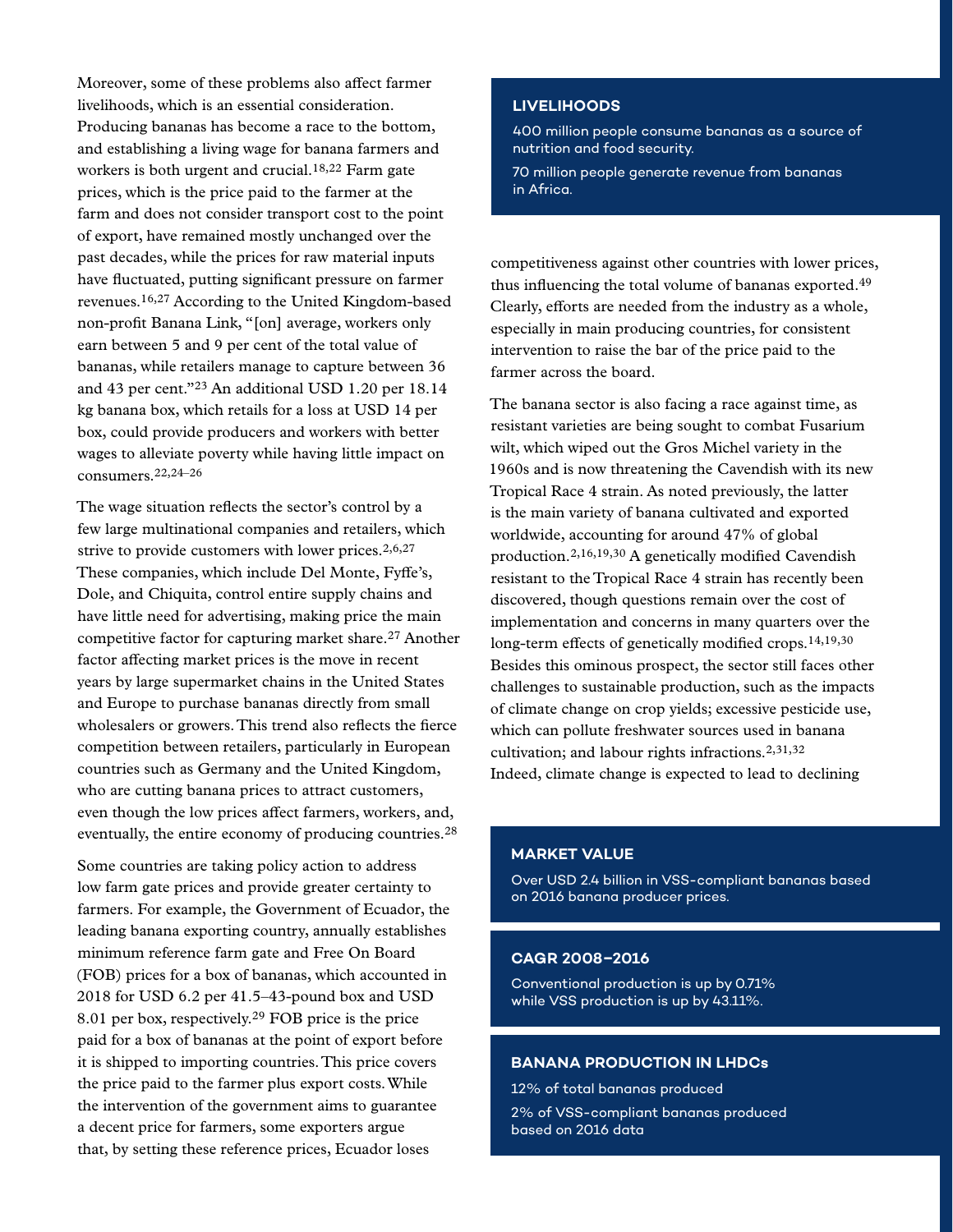#### Progress toward sourcing more sustainable bananas is fairly unknown.<sup>6, 41, 55-57</sup>





yields in the largest banana-producing countries, such as India, Brazil, Colombia, Costa Rica, Guatemala, Panama, and the Philippines, which could lead to a demand-supply imbalance in the years to come.33

# VSSs can lower the societal costs associated with banana production.

VSS-compliant banana exports can be traced as far back as 1996, when small quantities of Organic bananas were shipped to the United States and Canada.35 Fairtrade bananas were exported to the Netherlands, Denmark, and Belgium the next year.35 VSS-compliant banana production, which at first primarily came from smallholders, expanded significantly at the turn of the century, as large plantations owned by Dole, Fyffe, and Chiquita became certified.35 Today, VSSs continue to play an important role in helping to address the sector's sustainability challenges, since the criteria embedded in each standard, which certified plantations and producers need to comply with, encourage the improvement

of agricultural practices. These criteria include soil conservation measures that can enhance crop yields and the resilience of banana plantations to climate change, the definition of minimum and living wages for workers, and the application of integrated pest management measures. The external costs of conventional banana production, such as insufficient wages for small producers and workers and social security for workers, land occupation, greenhouse gas emissions, and water scarcity, are typically borne by society. These costs were estimated in 2017 to be USD 6.70 per 18.14-kg box. By comparison, the external cost of Fairtrade-produced bananas was estimated to be USD 3.70 per box—a significant difference that demonstrates the reduced adverse impacts from VSS-compliant production. These findings highlight the potential for VSSs to lower and internalize societal costs in the banana sector, as they work to provide hired workers and small producers with sufficient wages, income, and social security.<sup>36</sup> They also play a crucial role in preventing environmental damage,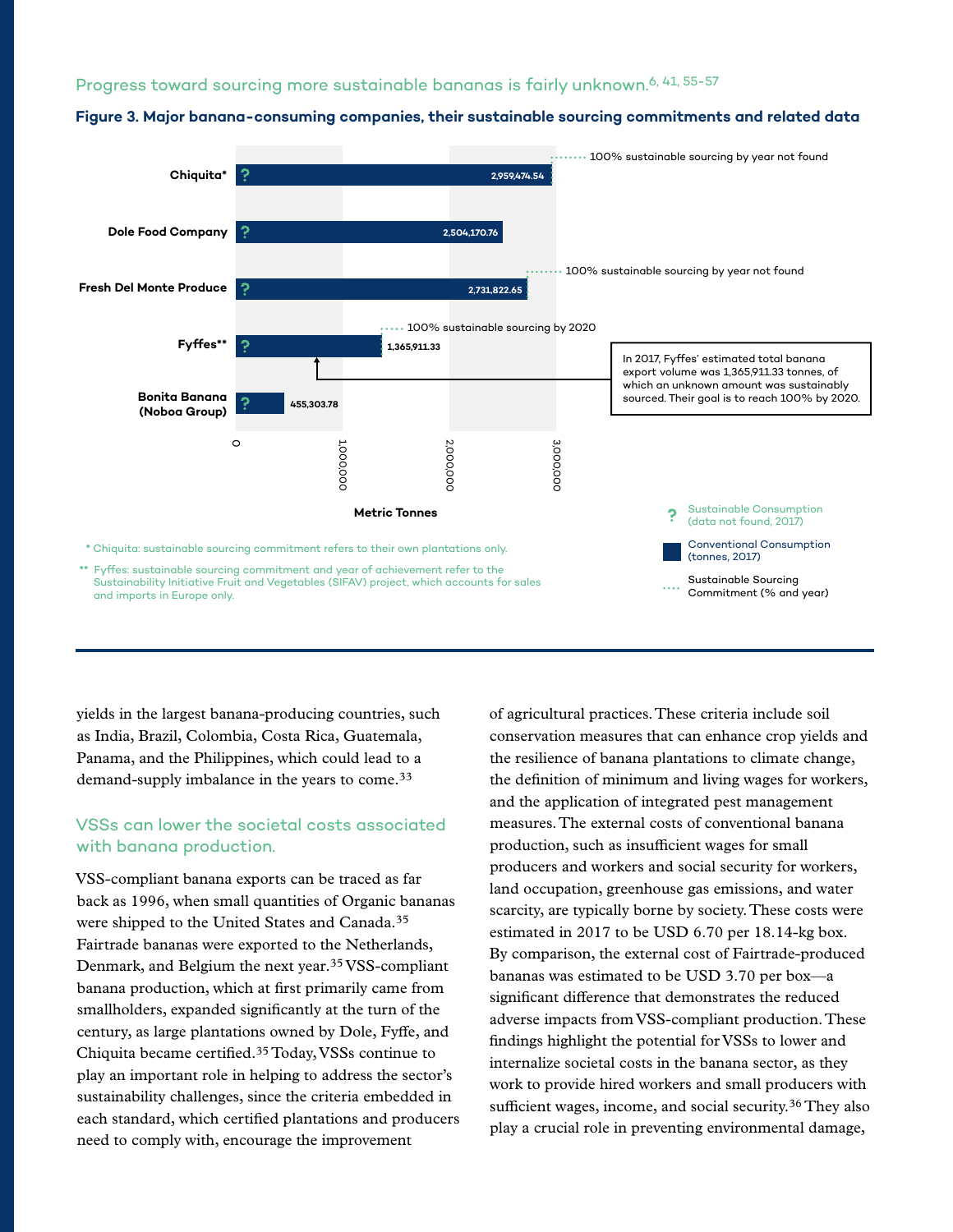## Banana-growing regions of the world

#### **Figure 4. Distribution of banana production in the top 15 producing countries in 201634,45,52,53**



*Download high resolution version of the map at<https://www.iisd.org/sites/default/files/publications/ssi-global-market-map-banana.pdf>*

natural habitat losses, excessive pesticide use, water depletion, and climate change impacts.36

Nevertheless, the adoption of VSSs in the banana sector does not always result in clear sustainability benefits. For instance, an insect and bird diversity study conducted in banana farms in Costa Rica found that, while Rainforest Alliance-certified plantations resulted in lower insect diversity compared to non-Rainforest Alliance banana plantations, both types of plantations yielded lower results than organic farms, which showed higher insect diversity.37 Greater insect biodiversity might be related to less pesticide and fertilizer use, and, in turn, it provides beneficial ecosystem services to banana plantations that could improve farm productivity, such as biological control of pests.37

The prospects for VSS growth in the sector are promising. Compared to conventionally produced bananas, the production of VSS-compliant bananas has grown significantly faster in recent years. Bananas experienced a production CAGR of 43% from 2008 to 2016, accounting for at least 7% of banana production overall.34 Rainforest Alliance, Fairtrade, and Organic are the main VSSs in the banana sector when ranked by production size. In 2016, at least 8 million tonnes was VSS-compliant, with bananas valued at approximately USD 2.4 billion.<sup>34,38</sup> This value is derived from the average producer prices per country, as reported by the Food and Agriculture Organization of the United Nations, which is then applied to the volume of VSScompliant bananas produced per country.34,38 The majority of VSS-compliant production, at nearly 95%, comes from Latin America, led by Guatemala, Colombia, and Costa Rica, with some important volumes coming from the Philippines and Côte d'Ivoire.34

On the demand side, most VSS-compliant bananas that are produced are sold and marketed as such. In 2012, more than 80% of VSS-compliant bananas that were produced were sold as such in the market.<sup>31</sup> This dynamic is quite different than other sectors, such as coffee and tea, where mismatches between VSS-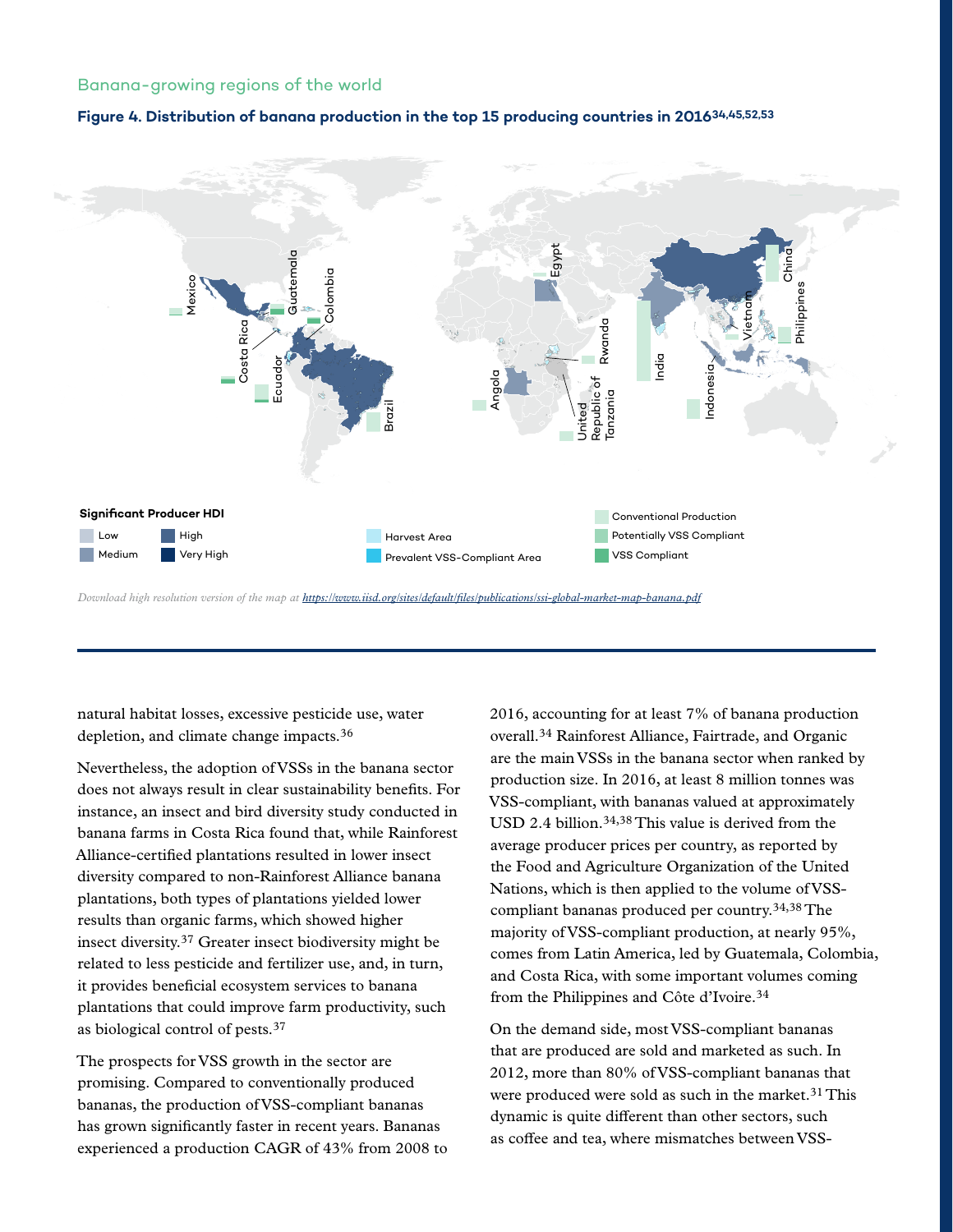compliant production and sales can be significant.31,50,51 The five largest banana companies are responsible for approximately 44% of total bananas traded, or an estimated 10 million tonnes in 2017. Chiquita, Del Monte, and Fyffes have all made commitments to grow only sustainable bananas. However, based on our research, it is unclear when they plan to achieve this objective or if they have made any progress in doing so. Chiquita reports an increase in the share of organic bananas produced versus total volume, going from 1.6% in 2011 to 5.8% in 2016.39

Based on the sourcing commitments of these three companies and assessing them against estimated information on their traded volumes, it is expected that a total of 7 million tonnes of VSS-compliant bananas will be annually exported in the future, but the timeline remains unknown. The leading buyers' sourcing commitments are driven mainly by endconsumer preferences to purchase more sustainable and healthy products. This is especially apparent in the more affluent countries in North America and Europe, where consumers are more aware of the social and environmental issues associated with banana production and are willing to pay a premium for VSScompliant products. Over the last two decades, the consumption of Fairtrade and Organic bananas has increased considerably, capturing approximately 10% of the market in these regions.27 According to the United Nations Conference on Trade and Development (UNCTAD), sales of Fairtrade bananas have risen in Europe. The United Kingdom is leading the way, as its retailers are increasingly committed to selling Fairtrade bananas.27 Organic and Fairtrade banana sales have also risen in Belgium and the Netherlands, while organic bananas have captured approximately 10% of the market in the United States, with retail sale volumes increasing by 17.5% in 2017 relative to 2016 figures.40, 41 Awareness-raising efforts are needed to expand demand among price-conscious consumers so they can become familiar with the potential benefits of consuming VSS-compliant bananas, given that they are often more expensive compared to conventionally produced bananas.41

# Developing demand for VSS-compliant bananas in producing countries could be a substantial source of growth for this market.

The growth of VSS-compliant bananas is based on boosting demand from importing countries, as well as banana-growing countries. As noted previously, the total production of VSS-compliant bananas represented almost 36% of total banana exports in 2016, indicating that there is room for VSS-compliant producers to capture more of the banana export market. It is reasonable to assume that the majority of VSScompliant bananas are exported to meet the demand of more wealthy consumers, who are demanding more sustainably grown bananas. Furthermore, building demand in producing countries represents a significant growth opportunity for VSS-compliant bananas, since they are mostly grown for domestic consumption.

Another core consideration in assessing opportunities for expanding VSS-compliant production in the sector along with the potential sustainability benefits this could generate—is the human development level of banana-producing countries, as assessed by the Human Development Index (HDI). Out of 130 banana-growing countries in 2016, 27 were countries that are classified in the HDI as Low Human Development Countries (LHDCs). However, only three of these produced VSS-compliant bananas. These LHDCs produced approximately 12% of total bananas grown in 2016 and 2% of the total VSS-compliant bananas produced worldwide that same year.

Moreover, despite experiencing growth in conventionally produced bananas, some LHDCs saw a decline in their VSS-compliant banana production. The already-limited VSS-compliant banana production in Mozambique, Rwanda, and Togo dropped to zero from 2008 to 2016.34 Rainforest Alliance had the largest volumes of bananas coming from LHDCs in 2016, followed by Organic.34

*These observations indicate that expanding VSS compliance in LHDCs might be challenging, and there is the risk of setbacks. However, this expansion could result in important sustainable development benefits via the adoption of more sustainable farming practices, such as reducing pesticide use and preventing deforestation. It can also lead to more equitable sharing of wealth across the banana supply chain.18*

Growing demand for VSS-compliant bananas will require moving into the larger banana-growing countries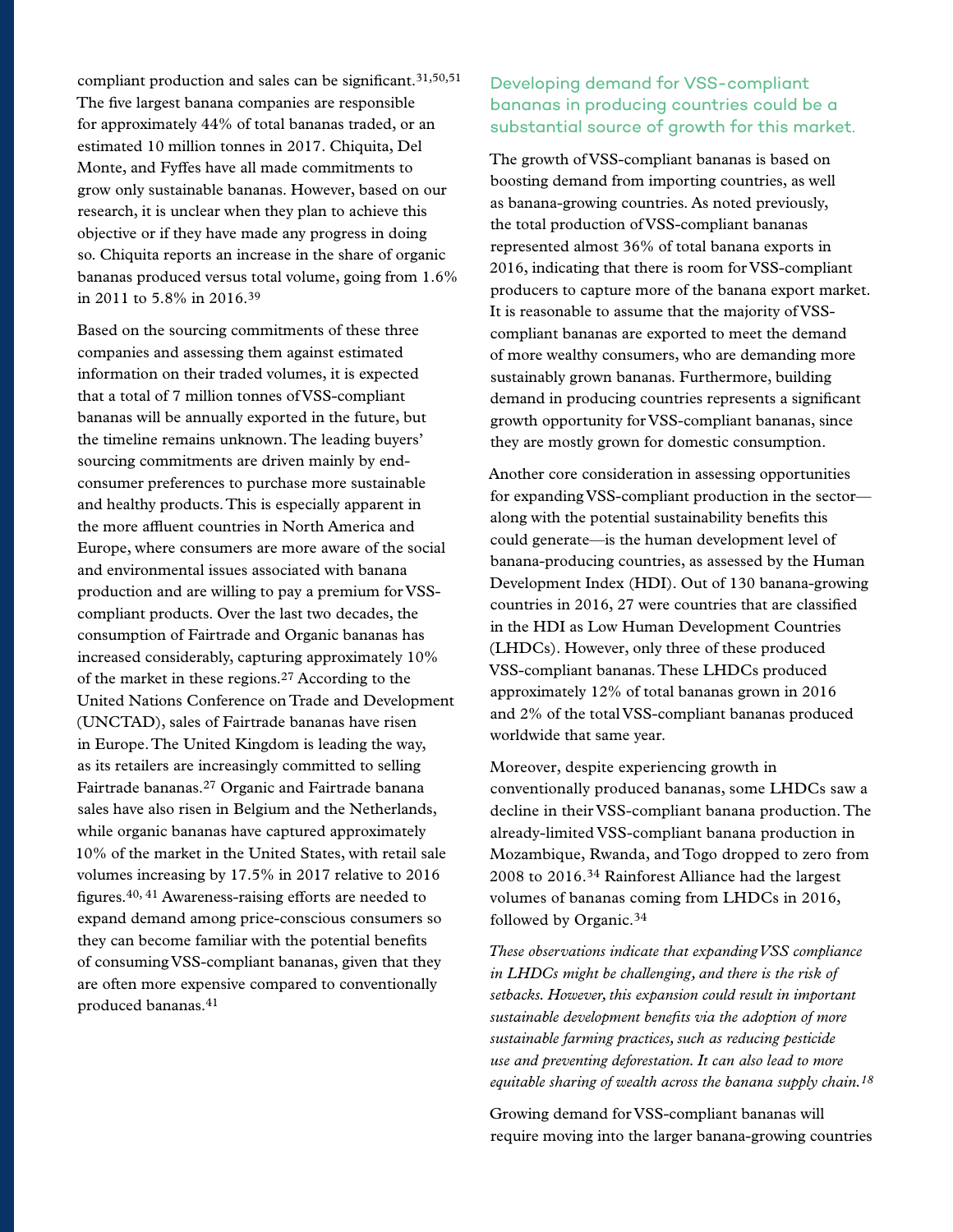India and China were the leading banana-producing countries in 2016. Most of the production is for domestic consumption. Ecuador leads in global banana exports.





*Note: These five countries represented 48.74% of total banana production in 2016. The percentage in brackets for each country represents the share produced by that country, by volume, out of those five countries' total production levels. The percentage in brackets for each region represents the proportion of the total volume of bananas imported that year that came from those same countries. Source: 45, 54*

based in Asia and Latin America, where domestic consumption is mostly made up of conventionally grown bananas. India could provide good prospects for boosting VSS-compliant banana demand, given its status as the largest banana producer, by far, and with its growing middle class demanding healthier and more sustainable products.42 This could eventually include bananas.42 In fact, none of the 29 million tonnes of Indian bananas produced in 2016, which accounted for 26% of total global banana production, were VSS-

compliant. This suggests that India is a good candidate for expanding its production of VSS-compliant bananas.34,43,44 According to our analysis based on 2016 data, after India and based on their total banana output and the existing presence of VSSs, China, Indonesia, Brazil, and the Philippines offer the best prospects for expanding VSS-compliant banana production.

The overall contribution of LHDCs to global banana production remains small, relative to the largest banana producers. In terms of the opportunities for expanding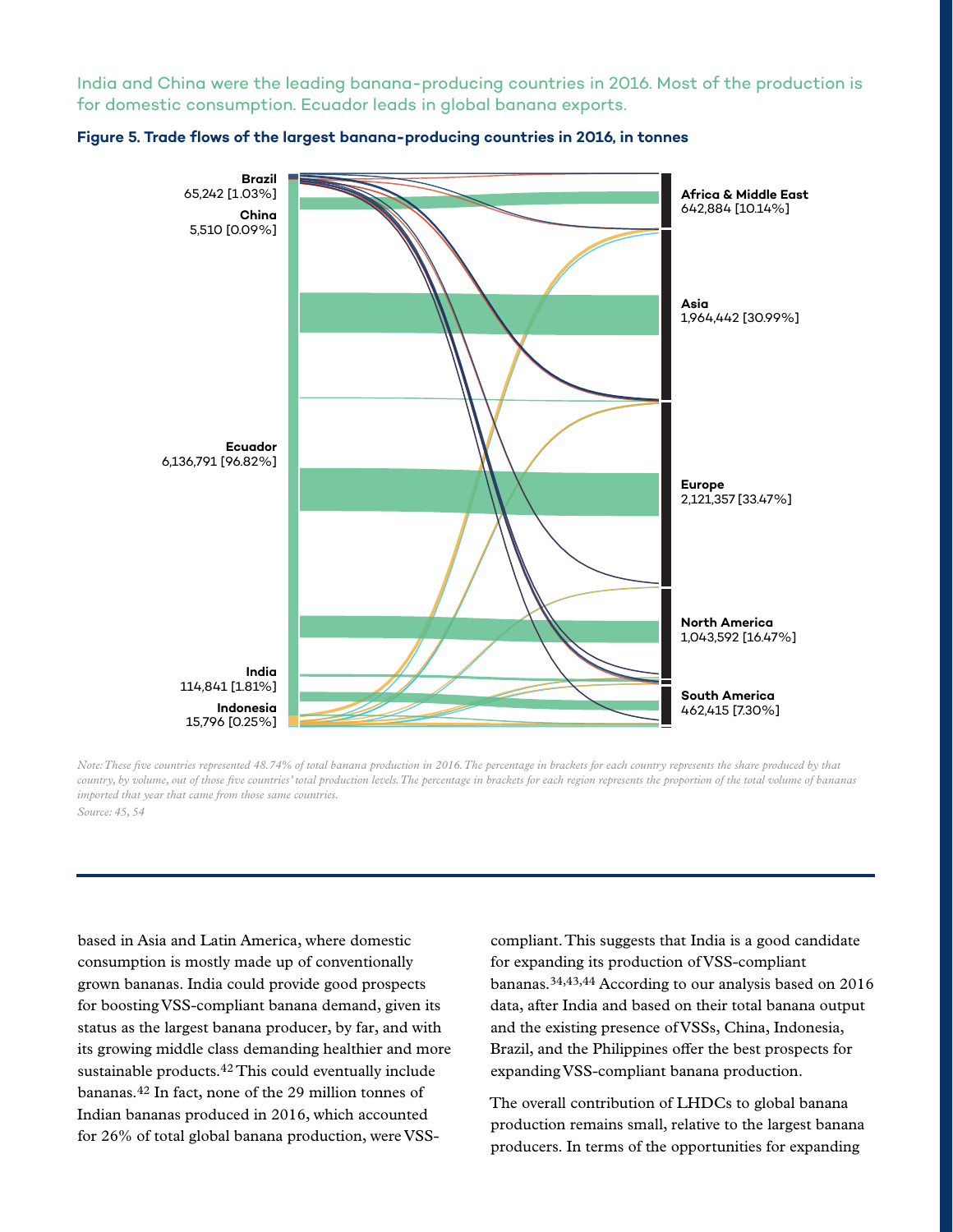VSS-compliant banana production in LHDCs and the potential for maximizing sustainable development outcomes, we looked at the countries that show the most potential for growth given their share of total banana production, the presence of VSSs, and their HDI value. These are Tanzania and Rwanda, followed by Papua New Guinea, Burundi, and Sudan, according to our analysis based on 2016 figures.38,45 Of course, positive development outcomes through the expansion of VSSs can also take place in the largest banana-producing countries, as noted previously with the examples of India, China, and Indonesia.45

Nevertheless, efforts to boost demand for VSS-compliant bananas in producing countries need to consider the important livelihood and food security role that bananas can have and, thus, the need for VSS-compliant bananas to be cost-effective and affordable for local populations. After wheat, maize, and rice, the banana is the fourth most important staple crop (this figure includes plantains). This status is especially true in LHDCs, where bananas are mostly grown by smallholders for subsistence purposes or for sale in local and regional markets.2,46 In addition to food security concerns,

efforts to provide better wages to hired labour and smallholders in the banana sector remain important.<sup>18</sup>

Despite the product's popularity and successes to date, the banana sector faces some formidable challenges, which will require coordinated responses by the stakeholders in its supply chains.47 The World Banana Forum was established as a multistakeholder platform that brings together public and private sector actors, as well as civil society and others, to work together toward more sustainable banana production and trade. VSSs also play an important role in moving the sector toward sustainability and convening stakeholders across the banana sector to address these challenges. Nevertheless, these standards will need to be more accessible for plantations and smallholders to expand global VSS-compliant banana production, particularly in LHDCs and in producing countries where the largest sustainability gains in the sector can be attained. Platforms like the World Banana Forum can help define mechanisms and alternatives to lower the cost of third-party verification and/or certification that can support the growth of VSS-compliant production and consumption of bananas in leading producing countries and LHDCs.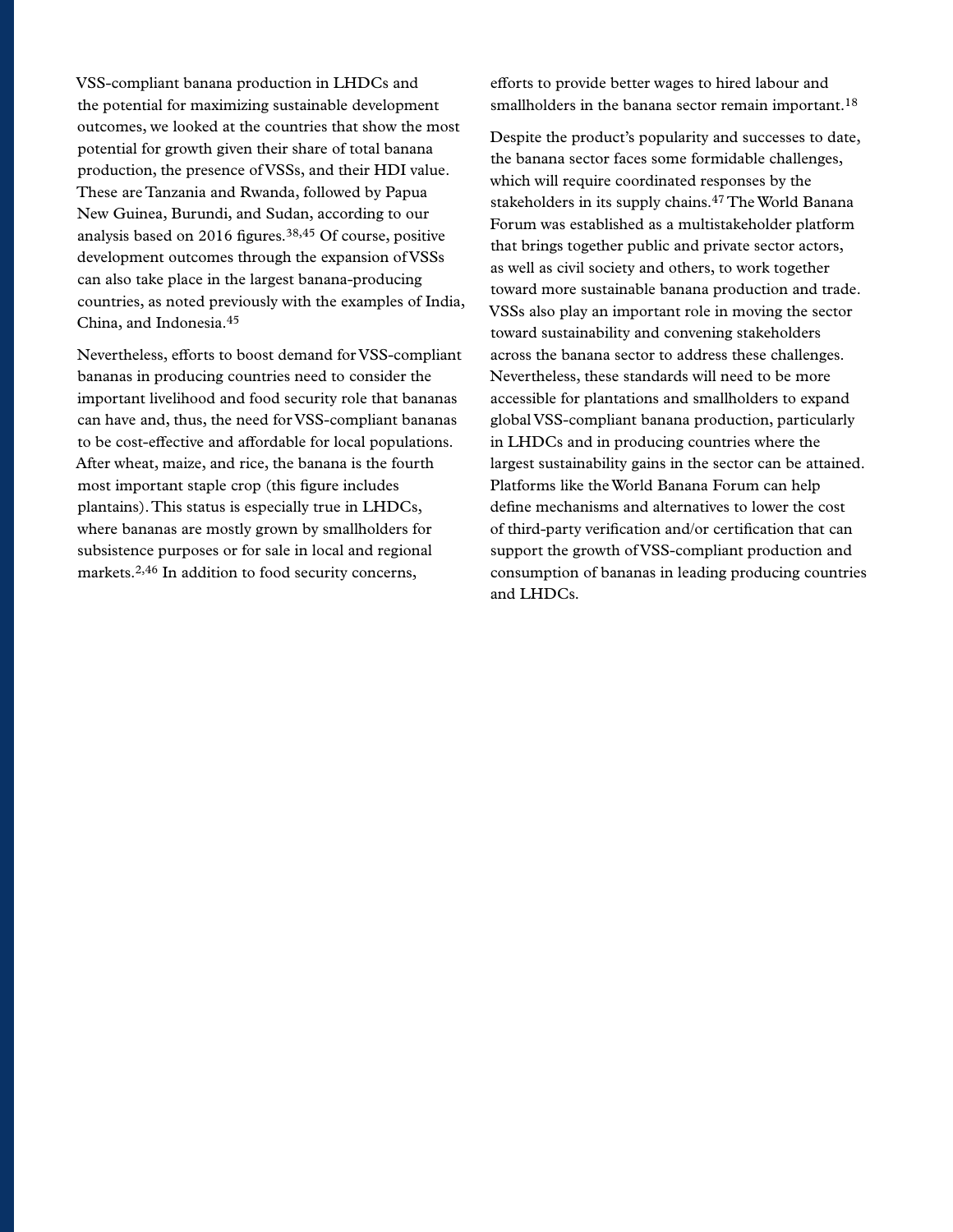#### **ENDNOTES**

- 1. ITC News. (2018). *What are the world's favourite fruits?* International Trade Centre. [http://www.intracen.org/news/](http://www.intracen.org/news/What-are-the-worlds-favourite-fruits/) [What-are-the-worlds-favourite-fruits/](http://www.intracen.org/news/What-are-the-worlds-favourite-fruits/)
- 2. Hays, J. (2009). *Bananas: Their history, cultivation and production.* [http://factsanddetails.com/world/cat54/sub343/](http://factsanddetails.com/world/cat54/sub343/item1577.html) [item1577.html](http://factsanddetails.com/world/cat54/sub343/item1577.html)
- 3. United Nations Department of Economic and Social Affairs. (2019). UN Comtrade Database. [https://comtrade.](https://comtrade.un.org/data/) [un.org/data/](https://comtrade.un.org/data/)
- 4. Organisation for Economic Co-operation and Development & Food and Agricultural Organization of the United Nation. (2019). *OECD-FAO Agricultural Outlook 2019-2028*. OECD Publishing, p. 326. [https://doi.org/10.1787/](https://doi.org/10.1787/agr_outlook-2019-en) [agr\\_outlook-2019-en](https://doi.org/10.1787/agr_outlook-2019-en)
- 5. Fairtrade Foundation. (2019). *Banana farmers and workers.* [http://www.fairtrade.org.uk/Farmers-and-Workers/](http://www.fairtrade.org.uk/Farmers-and-Workers/Bananas) [Bananas](http://www.fairtrade.org.uk/Farmers-and-Workers/Bananas)
- 6. Banana Link. (n.d.). *All about bananas and why bananas matter...* [http://www.bananalink.org.uk/why-bananas](http://www.bananalink.org.uk/why-bananas-matter)[matter](http://www.bananalink.org.uk/why-bananas-matter)
- 7. InAfrica24. (2016). *Bananas from Africa.* <http://inafrica24.com/modernity/bananas-from-africa/>
- 8. Fresh Plaza. (2018). *Considerable shortages on banana market.* [https://www.freshplaza.com/article/2187837/](https://www.freshplaza.com/article/2187837/considerable-shortages-on-banana-market/) [considerable-shortages-on-banana-market/](https://www.freshplaza.com/article/2187837/considerable-shortages-on-banana-market/)
- 9. Food and Agricultural Organization of the United Nations. (2016). *Crops.* FAOSTAT. [http://www.fao.org/faostat/](http://www.fao.org/faostat/en/#data/QC) [en/#data/QC](http://www.fao.org/faostat/en/#data/QC)
- 10. Craymer, L. (2018, April 10). Why you aren't paying more for bananas, but retailers are. *Wall Street Journal.*  [https://www.wsj.com/articles/floods-strikes-and-mudslides-why-american-retailers-are-paying-more-for-bananas](https://www.wsj.com/articles/floods-strikes-and-mudslides-why-american-retailers-are-paying-more-for-bananas-but-you-wont-1523358003)[but-you-wont-1523358003](https://www.wsj.com/articles/floods-strikes-and-mudslides-why-american-retailers-are-paying-more-for-bananas-but-you-wont-1523358003)
- 11. Cirad. (2019, March 19). *Banana monthly market review: February 2019.* [https://www.fruitrop.com/en/Articles-by](https://www.fruitrop.com/en/Articles-by-subject/Review-and-Forecasts/2019/Banana-monthly-market-review-February-2019)[subject/Review-and-Forecasts/2019/Banana-monthly-market-review-February-2019](https://www.fruitrop.com/en/Articles-by-subject/Review-and-Forecasts/2019/Banana-monthly-market-review-February-2019)
- 12. Food and Agriculture Organization of the United Nations. (2018). *Banana market review: Preliminary results for 2018* (Report No.: CC BY-NC-SA 3.0 IGO). Food and Agriculture Organization of the United Nations, p. 12. [http://www.fao.org/fileadmin/templates/est/COMM\\_MARKETS\\_MONITORING/Bananas/Documents/Banana\\_](http://www.fao.org/fileadmin/templates/est/COMM_MARKETS_MONITORING/Bananas/Documents/Banana_Market_Review_Prelim_Results_2018.pdf) Market Review Prelim Results 2018.pdf
- 13. Food and Agricultural Organization of the United Nations. (2019). *FAO forecasts strong growth prospects for global production and trade of tropical fruits.* La FAO en Amerique latine et aux Caraibes. [http://www.fao.org/americas/](http://www.fao.org/americas/informations/ver/fr/c/1193642/) [informations/ver/fr/c/1193642/](http://www.fao.org/americas/informations/ver/fr/c/1193642/)
- 14. Gan, J. (2019). The world's banana supply is at risk. Here's what you need to know. *AgFunderNews.* [https://](https://agfundernews.com/the-worlds-banana-supply-is-at-risk-heres-what-you-need-to-know.html) [agfundernews.com/the-worlds-banana-supply-is-at-risk-heres-what-you-need-to-know.html](https://agfundernews.com/the-worlds-banana-supply-is-at-risk-heres-what-you-need-to-know.html)
- 15. Sergeeva, A. (2017). Global banana market to reach 158M tonnes by 2025. *Indexbox.* [https://www.indexbox.io/](https://www.indexbox.io/blog/global-banana-market-to-reach-158m-tonnes-by-2025/) [blog/global-banana-market-to-reach-158m-tonnes-by-2025/](https://www.indexbox.io/blog/global-banana-market-to-reach-158m-tonnes-by-2025/)
- 16. Food and Agriculture Organization of the United Nations. (2019). *Banana facts and figures.* Trade and Markets. <http://www.fao.org/economic/est/est-commodities/bananas/bananafacts/en/#.XDkq51xKiM8>
- 17. Ireri, M. (2018). Banana production. *Horticultural News.* [https://www.hortinews.co.ke/2018/04/06/banana](https://www.hortinews.co.ke/2018/04/06/banana-production/)[production/](https://www.hortinews.co.ke/2018/04/06/banana-production/)
- 18. Cohen, R. (2009). Global issues for breakfast: The banana industry and its problems FAQ (Cohen Mix). *Science Creative Quarterly.* [https://www.scq.ubc.ca/global-issues-for-breakfast-the-banana-industry-and-its-problems-faq](https://www.scq.ubc.ca/global-issues-for-breakfast-the-banana-industry-and-its-problems-faq-cohen-mix/)[cohen-mix/](https://www.scq.ubc.ca/global-issues-for-breakfast-the-banana-industry-and-its-problems-faq-cohen-mix/)
- 19. Mordor Intelligence. (2018). *Banana market size, share, analysis, trends and forecast (2018-23).* [https://www.](https://www.mordorintelligence.com/industry-reports/banana-market) [mordorintelligence.com/industry-reports/banana-market](https://www.mordorintelligence.com/industry-reports/banana-market)
- 20. FreshFruitPortal.com. (2018). *Global banana consumption recovered in 2016 after three-year decline, report finds.* [https://www.freshfruitportal.com/news/2018/03/19/global-banana-consumption-recovered-2016-three-year-lull](https://www.freshfruitportal.com/news/2018/03/19/global-banana-consumption-recovered-2016-three-year-lull-report-finds/)[report-finds/](https://www.freshfruitportal.com/news/2018/03/19/global-banana-consumption-recovered-2016-three-year-lull-report-finds/)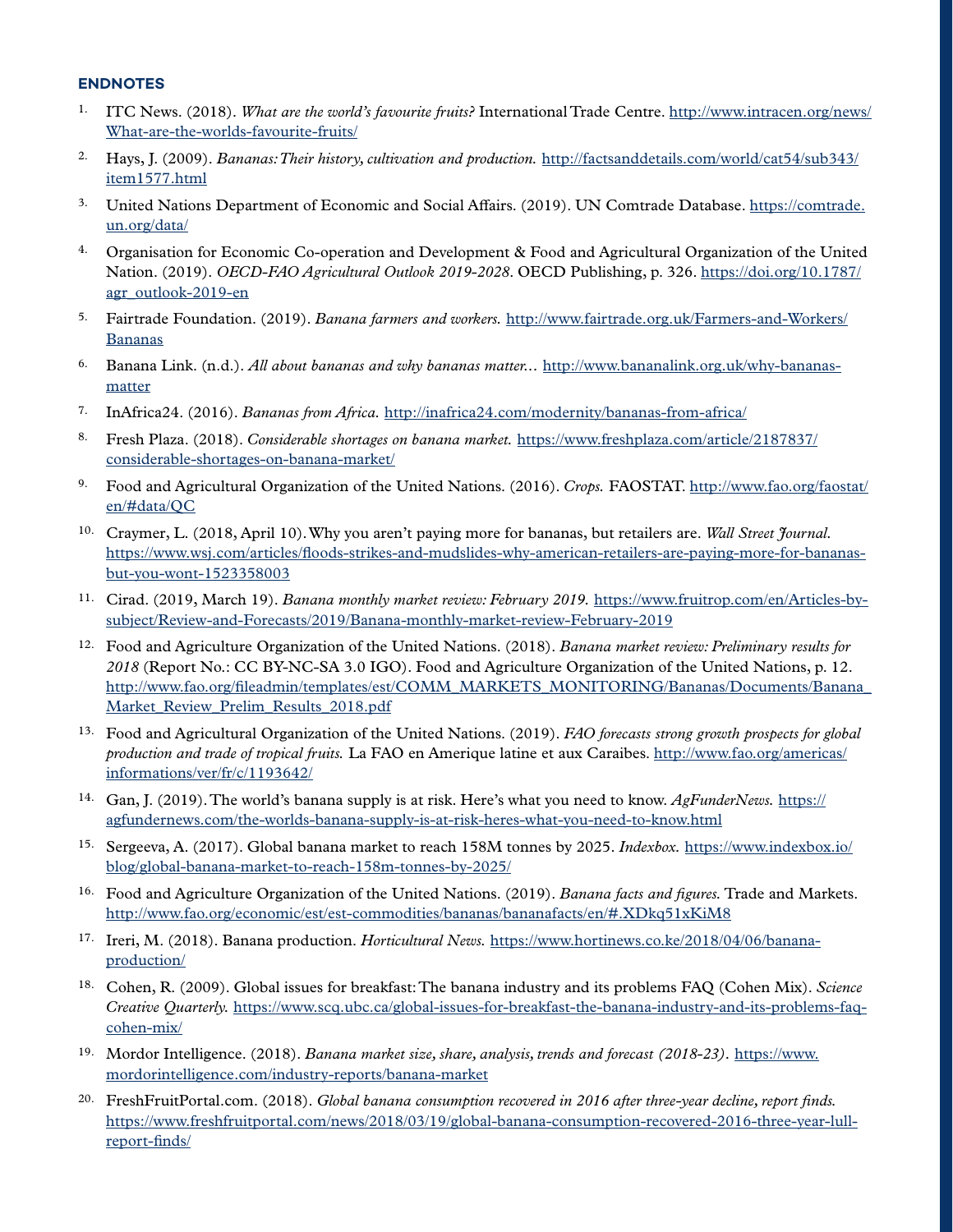- 21. Prisco, J. (2016, January 8). Why bananas as we know them might go extinct (again). *CNN Marketplace Africa.* <https://edition.cnn.com/2015/07/22/africa/banana-panama-disease/index.html>
- 22. Fresh Plaza. (2017). *"Give us 1.20 dollar more per box."* [www.freshplaza.com/article/2185196/give-us-1-20-dollar](http://www.freshplaza.com/article/2185196/give-us-1-20-dollar-more-per-box/)[more-per-box/](http://www.freshplaza.com/article/2185196/give-us-1-20-dollar-more-per-box/)
- <sup>23.</sup> Banana Link. (n.d.). Banana value breakdown between main supplying countries and the EU [Infographic]. [https://www.bananalink.org.uk/wp-content/uploads/2019/05/Banana-value-breakdown-between-main-supplying](https://www.bananalink.org.uk/wp-content/uploads/2019/05/Banana-value-breakdown-between-main-supplying-countries-and-the-EU.png)[countries-and-the-EU.png](https://www.bananalink.org.uk/wp-content/uploads/2019/05/Banana-value-breakdown-between-main-supplying-countries-and-the-EU.png)
- 24. van der Westen, D. (2016). *US(FL): Green banana import market continues steady growth.* Fresh Plaza. [www.](http://www.freshplaza.com/article/2001121/us-fl-green-banana-import-market-continues-steady-growth/) [freshplaza.com/article/2001121/us-fl-green-banana-import-market-continues-steady-growth/](http://www.freshplaza.com/article/2001121/us-fl-green-banana-import-market-continues-steady-growth/)
- 25. Morazan, P. (2010). *A snapshot of the banana trade: Who gets what?* European Parliament Directorate-General for External Policies, p. 28. [https://www.ecologic.eu/sites/files/project/2013/A%20snapshot%20of%20the%20](https://www.ecologic.eu/sites/files/project/2013/A%20snapshot%20of%20the%20banana%20trade%20who%20gets%20what_published_EST32122.pdf) [banana%20trade%20who%20gets%20what\\_published\\_EST32122.pdf](https://www.ecologic.eu/sites/files/project/2013/A%20snapshot%20of%20the%20banana%20trade%20who%20gets%20what_published_EST32122.pdf)
- 26. International Labor Rights Forum & Banana Link. (2017). *A call to action from workers in the global banana industry.* <https://laborrights.org/releases/call-action-workers-global-banana-industry>
- 27. United Nations Conference on Trade and Development. (2016). *Banana* (INFOCOMM Commodity Profile). UNCTAD Trust Fund on Market Information on Agricultural Commodities, p. 21. [https://unctad.org/en/](https://unctad.org/en/PublicationsLibrary/INFOCOMM_cp01_Banana_en.pdf) [PublicationsLibrary/INFOCOMM\\_cp01\\_Banana\\_en.pdf](https://unctad.org/en/PublicationsLibrary/INFOCOMM_cp01_Banana_en.pdf)
- 28. Banana Link. (n.d.). *The problem with bananas: Environmental, social & corporate issues*. [https://www.bananalink.org.](https://www.bananalink.org.uk/the-problem-with-bananas/) [uk/the-problem-with-bananas/](https://www.bananalink.org.uk/the-problem-with-bananas/)
- 29. Ministerio de Agricultura y Ganaderia. (2017). *Acuerdo Ministerial NRO. 227.* El Ministerio de Agricultura y Ganaderia Considerando Gobierno Naccional de la Republica del Ecuador. [http://www.acorbanec.com/descarga/](http://www.acorbanec.com/descarga/precios2018.pdf) [precios2018.pdf](http://www.acorbanec.com/descarga/precios2018.pdf)
- 30. Drenth, A., Kema, G., & Stergiopoulos, I. (2016). With the familiar Cavendish banana in danger, can science help it survive? *The Conversation.* [http://theconversation.com/with-the-familiar-cavendish-banana-in-danger-can](http://theconversation.com/with-the-familiar-cavendish-banana-in-danger-can-science-help-it-survive-64206)[science-help-it-survive-64206](http://theconversation.com/with-the-familiar-cavendish-banana-in-danger-can-science-help-it-survive-64206)
- 31. Potts, J., Lynch, M., Wilking, A., Huppe, G., Cunningham, M., & Voora, V. (2014). *State of Sustainability Initiatives Review 2014: Standards and the green economy*. International Institute for Sustainable Development. [https://www.](https://www.iisd.org/library/state-sustainability-initiatives-review-2014-standards-and-green-economy) [iisd.org/library/state-sustainability-initiatives-review-2014-standards-and-green-economy](https://www.iisd.org/library/state-sustainability-initiatives-review-2014-standards-and-green-economy)
- 32. Food and Agricultural Organization of the United Nations. (2020). *Water footprint of the banana industry.* World Banana Forum.<http://www.fao.org/world-banana-forum/projects/good-practices/water-footprint/en/>
- 33. Varma, V., & Bebber, D. P. (2019). Climate change impacts on banana yields around the world. *Nature Climate Change, 9,* 752–757.
- 34. Lernoud, J., Potts, J., Sampson, G., Schlatter, B., Huppe, G., Voora V., Willer, H., Wozniak, J., & Dang, D. (2018). *The state of sustainable markets 2018: Statistics and emerging trends.* International Trade Centre. [http://www.intracen.](http://www.intracen.org/uploadedFiles/intracenorg/Content/Publications/Sustainibility%202018%20layout-FIN-web2.pdf) [org/uploadedFiles/intracenorg/Content/Publications/Sustainibility%202018%20layout-FIN-web2.pdf](http://www.intracen.org/uploadedFiles/intracenorg/Content/Publications/Sustainibility%202018%20layout-FIN-web2.pdf)
- 35. Committee on Commodity Problems. (2001). *The market for "Organic" and "Fair-Trade" bananas.* Intergovernmental Group on Bananas and on Tropical Fruits (Second Session). Food and Agriculture Organization of the United Nations.<http://www.fao.org/3/Y1767e/Y1767e.htm>
- 36. de Groot, A., Fobelets, V., Grosscurt, C., Galgani, R., Lord, R., Hardwicke, R., Tarin, M., Gautham, P., McNail, D. & Aird, S. (2017). *The external cost of banana production: A global study.* Fairtrade International, True Price & Trucost.
- 37. Bellamy, A. S., Svensson, O., van den Brink, P. J., & Tedengren, M. (2016). What is in a label? Rainforest-Alliance certified banana production versus non-certified conventional banana production. *Global Ecology and Conservation, 7,* 39–48.
- 38. Food and Agricultural Organisation of the United Nations. (2018). *Value of agriculture production.* FAOSTAT. <http://www.fao.org/faostat/en/#data/QV>
- 39. Chiquita. (2017). *Chiquita sustainability report 2016-2017.* Chiquita Brands International, p. 36. [https://](https://chiquitabrands.com/wp-content/uploads/2019/10/Chiquita_Sustainability_Report_2016_2017.pdf) [chiquitabrands.com/wp-content/uploads/2019/10/Chiquita\\_Sustainability\\_Report\\_2016\\_2017.pdf](https://chiquitabrands.com/wp-content/uploads/2019/10/Chiquita_Sustainability_Report_2016_2017.pdf)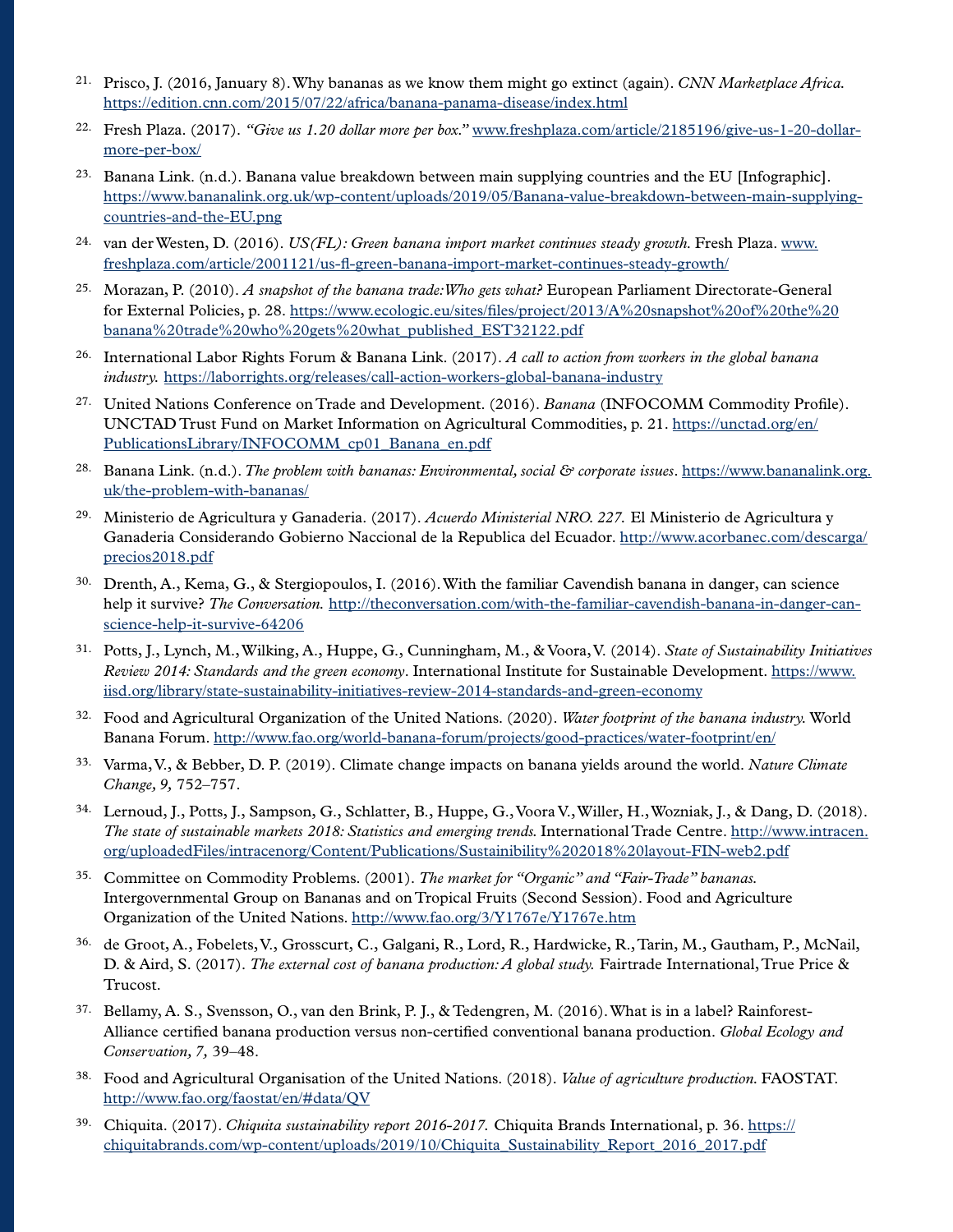- 40. Slavin, T. (2018). *Fairtrade shrugs off Sainsbury's controversy with 7% growth in sales.* Ethical Corporation. [http://](http://www.ethicalcorp.com/fairtrade-shrugs-sainsburys-controversy-7-growth-sales) [www.ethicalcorp.com/fairtrade-shrugs-sainsburys-controversy-7-growth-sales](http://www.ethicalcorp.com/fairtrade-shrugs-sainsburys-controversy-7-growth-sales)
- 41. FreshFruitPortal.com. (2017, November 17). *U.S.: Organic bananas gain appeal*. [https://www.freshfruitportal.com/](https://www.freshfruitportal.com/news/2017/11/17/u-s-organic-bananas-gain-appeal/) [news/2017/11/17/u-s-organic-bananas-gain-appeal/](https://www.freshfruitportal.com/news/2017/11/17/u-s-organic-bananas-gain-appeal/)
- 42. Wilson, J. (2018). *Consumer preferences continue to shift toward sustainability, market research shows.* Triple Pundit. [https://www.triplepundit.com/story/2018/consumer-preferences-continue-shift-toward-sustainability-market](https://www.triplepundit.com/story/2018/consumer-preferences-continue-shift-toward-sustainability-market-research-shows/55496)[research-shows/55496](https://www.triplepundit.com/story/2018/consumer-preferences-continue-shift-toward-sustainability-market-research-shows/55496)
- 43. Ravi, R. (2016). Banana prices to stay low; check out why. *Financial Express.* [https://www.financialexpress.com/](https://www.financialexpress.com/market/commodities/banana-prices-to-stay-low-check-out-why/276816/) [market/commodities/banana-prices-to-stay-low-check-out-why/276816/](https://www.financialexpress.com/market/commodities/banana-prices-to-stay-low-check-out-why/276816/)
- 44. Shahbandeh, M. (2019). *Global leading producers of bananas 2016.* Statista. [https://www.statista.com/](https://www.statista.com/statistics/811243/leading-banana-producing-countries/) [statistics/811243/leading-banana-producing-countries/](https://www.statista.com/statistics/811243/leading-banana-producing-countries/)
- 45. Food and Agriculture Organization of the United Nations. (2016). FAOSTAT Database. [http://www.fao.org/](http://www.fao.org/faostat/en/#home) [faostat/en/#home](http://www.fao.org/faostat/en/#home)
- 46. Tripathi, L., Tripathi, J. N., & Vroh-Bi, I. (2007). Bananas and plantains (Musa spp.): Transgenics and biotechnology. *Transgenic Plant Journal, 17.*
- 47. De Buck, S. & Swennen, R. (2016). *Bananas: The green gold of the South* (Fact Series). VIB, p. 56. [http://www.](http://www.vib.be/en/about-vib/Documents/FACT%20SERIES%20Bananas%20the%20green%20gold%20of%20the%20South.pdf) [vib.be/en/about-vib/Documents/FACT%20SERIES%20Bananas%20the%20green%20gold%20of%20the%20](http://www.vib.be/en/about-vib/Documents/FACT%20SERIES%20Bananas%20the%20green%20gold%20of%20the%20South.pdf) [South.pdf](http://www.vib.be/en/about-vib/Documents/FACT%20SERIES%20Bananas%20the%20green%20gold%20of%20the%20South.pdf)
- 48. Food and Agriculture Organization of the United Nations. (2019). *Banana market review: Preliminary results 2019*. <http://www.fao.org/3/ca7567en/ca7567en.pdf>
- 49. Primicias. (2019). *Bananeros en desacuerdo por nuevo precio de la caja y la reforma tributaria.* [https://www.primicias.](https://www.primicias.ec/noticias/economia/bananeros-desacuerdo-precio-caja-reforma-tributaria/) [ec/noticias/economia/bananeros-desacuerdo-precio-caja-reforma-tributaria/](https://www.primicias.ec/noticias/economia/bananeros-desacuerdo-precio-caja-reforma-tributaria/)
- 50. International Institute for Sustainable Development. (2019). *Global market report: Coffee.* [https://www.iisd.org/ssi/](https://www.iisd.org/ssi/commodities/coffee-coverage/) [commodities/coffee-coverage/](https://www.iisd.org/ssi/commodities/coffee-coverage/)
- 51. International Institute for Sustainable Development. (2019). *Global market report: Tea.* [https://www.iisd.org/ssi/](https://www.iisd.org/ssi/commodities/tea-coverage/) [commodities/tea-coverage/](https://www.iisd.org/ssi/commodities/tea-coverage/)
- 52. Monfreda, C., Ramankutty, N., & Foley, J. A. (2008, March). Farming the planet: 2. Geographic distribution of crop areas, yields, physiological types, and net primary production in the year 2000. *Global Biogeochemical Cycles, 22,* 1. <https://doi.org/10.1029/2007GB002947>
- 53. Tayleur, C., Vickery, J., Butchart, S., Corlet W. C., Buchanan, G., SAnderson, F., Milder, J., Thomas, D., Tracewski, L., Green, R. Blamford, A., & Ducharme, H. (2017, October 29). *GIS data for: Where are commodity crops certified, and what does it mean for conservation and poverty alleviation?* (Version 2). Mendeley Data. [https://](https://data.mendeley.com/datasets/mpdf6ytswm/2) [data.mendeley.com/datasets/mpdf6ytswm/2](https://data.mendeley.com/datasets/mpdf6ytswm/2)
- 54. Resource Trade. Earth. (2017). *Exploring interdependencies in global resource trade.* Chatham House. [https://](https://resourcetrade.earth/) [resourcetrade.earth/](https://resourcetrade.earth/)
- 55. Rainforest Alliance. (2018). *List of certified individual farms and groups.* [https://www.rainforest-alliance.org/](https://www.rainforest-alliance.org/business/wp-content/uploads/2018/12/Certified-Farms-CoC-Operations-November2018.pdf) [business/wp-content/uploads/2018/12/Certified-Farms-CoC-Operations-November2018.pdf](https://www.rainforest-alliance.org/business/wp-content/uploads/2018/12/Certified-Farms-CoC-Operations-November2018.pdf)
- 56. Fresh del Monte. (2014). *Corporate sustainability report 2014.* [https://freshdelmonte.com/wp-content/](https://freshdelmonte.com/wp-content/uploads/2014/03/Sustainability-2014.pdf) [uploads/2014/03/Sustainability-2014.pdf](https://freshdelmonte.com/wp-content/uploads/2014/03/Sustainability-2014.pdf)
- 57. Fyffes Plc. (2015). *Fyffes plc annual report 2015*. [http://investors.fyffes.com/fyffesplc/uploads/finreports/](http://investors.fyffes.com/fyffesplc/uploads/finreports/FyffesAR2015.pdf) [FyffesAR2015.pdf](http://investors.fyffes.com/fyffesplc/uploads/finreports/FyffesAR2015.pdf)